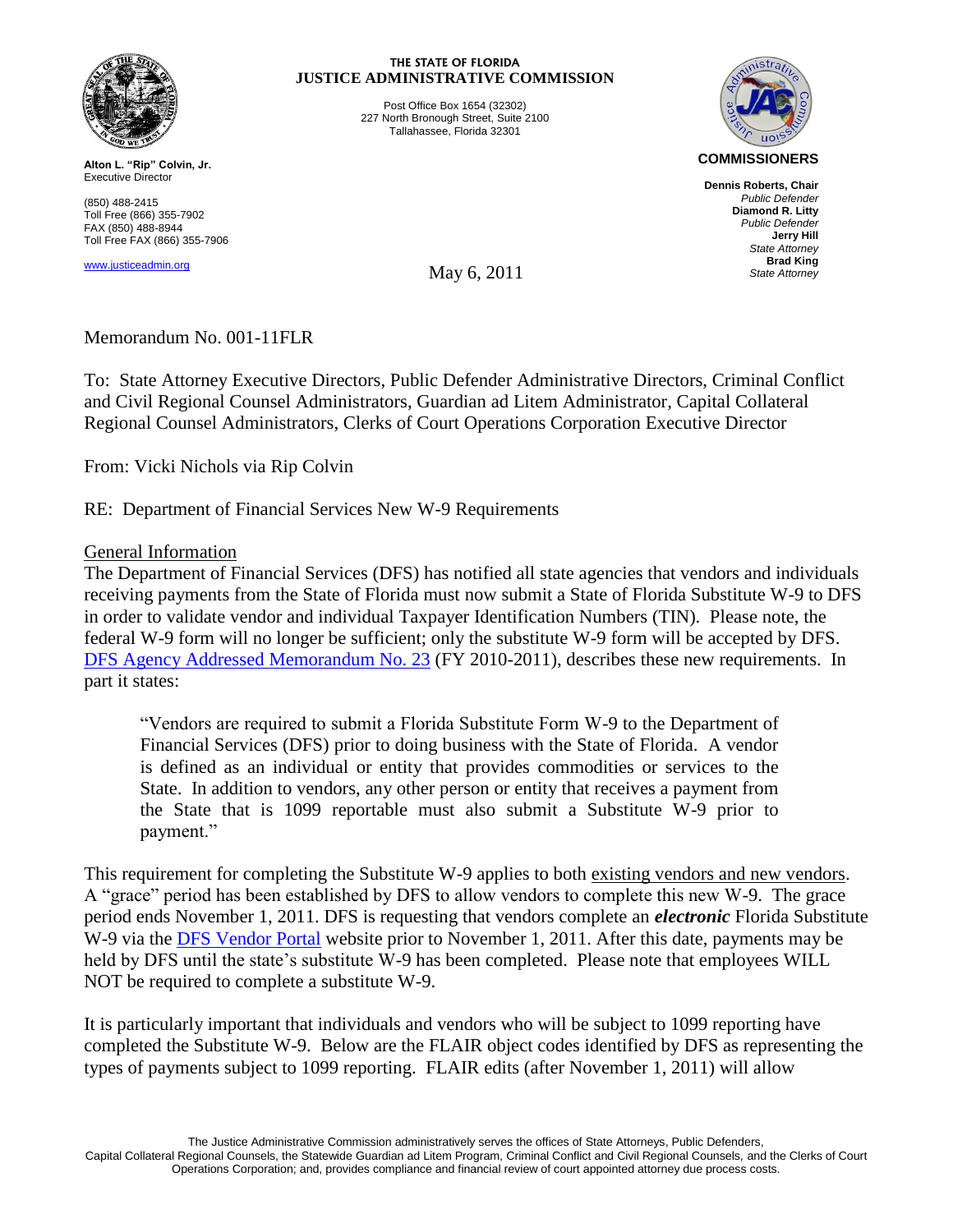payments using these object codes only when the vendor/individual has successfully completed the electronic Substitute W-9.

| Object Code(s)  | Description                                               |
|-----------------|-----------------------------------------------------------|
| 131XXX          | Professional Fees – Independent Contractors               |
| 132XXX          | General Fees - Independent Contractors                    |
| 133XXX & 134XXX | Fees for Services                                         |
| 1398XX          | <b>Privatized Services</b>                                |
| 1399XX          | Independent Services Not Otherwise Classified             |
| 2300XX          | Printing and Reproduction                                 |
| 2308XX          | Printing and Reproduction Related to Training             |
| 2310XX          | Court Reporting – Transcripts                             |
| 2420XX & 2430XX | Repairs and Maintenance (Contracted and Non-Contracted)   |
| 252000          | Care and Subsistence – Other (Non-Medical)                |
| 4308XX          | Rental of Building and Land - Training Facilities         |
| 4340XX          | Rental of Building and Land -From Non-Government Entities |
| 44XXXX          | Rental of Equipment                                       |
| 4910XX          | Attorneys' Fees and Gross Proceeds                        |
| 4960XX          | Jurors and Witnesses Fees                                 |
| 4983XX          | Awards to Non-Employees                                   |
| 8910XX          | Interest Paid on Late Payment of Invoices                 |

FLAIR Expenditure Object Codes Related to 1099 Reporting

## JAC Recommendations – New Vendors

- 1. New vendors and individuals doing business with your office should access the [DFS Vendor Portal](https://flvendor.myfloridacfo.com/) and complete the Substitute W-9.
- 2. Once the Substitute W-9 has been completed via the website, the vendor or individual should print a copy of the completed W-9 and forward it to your office. (Retain a copy in your office for your records.)
- 3. A copy of the Substitute W-9 should be sent to JAC as documentation to add the vendor to the FLAIR vendor files. Copies should be submitted to JAC via email, [vendorprocessing@justiceadmin.org.](mailto:vendorprocessing@justiceadmin.org)
- 4. Once JAC adds the vendor to FLAIR, your office will be notified.

JAC Recommendations – Existing Vendors

- 1. If an existing vendor has not completed the electronic Substitute W-9, direct that vendor/individual to complete the Substitute W-9 via the **DFS Vendor Portal**.
- 2. Once the Substitute W-9 has been completed via the website, the vendor or individual should print a copy of the completed W-9 and forward it to your office. (Retain a copy in your office for your records.)
- 3. Compare the vendor number (TIN) on the substitute W-9 with your BOMS or other vendor list and make any necessary changes to be sure your office has the correct vendor number (TIN) for making future payments.
- 5. If there is a change in vendor information requiring an update to FLAIR, a copy of the Substitute W-9 should be sent to JAC. Copies should be submitted to JAC via email, [vendorprocessing@justiceadmin.org.](mailto:vendorprocessing@justiceadmin.org)
- 4. JAC will notify your office when FLAIR has been updated.
- 5. Reviewing vendor records periodically in FLAIR to determine the W-9 status of vendors is also recommended.